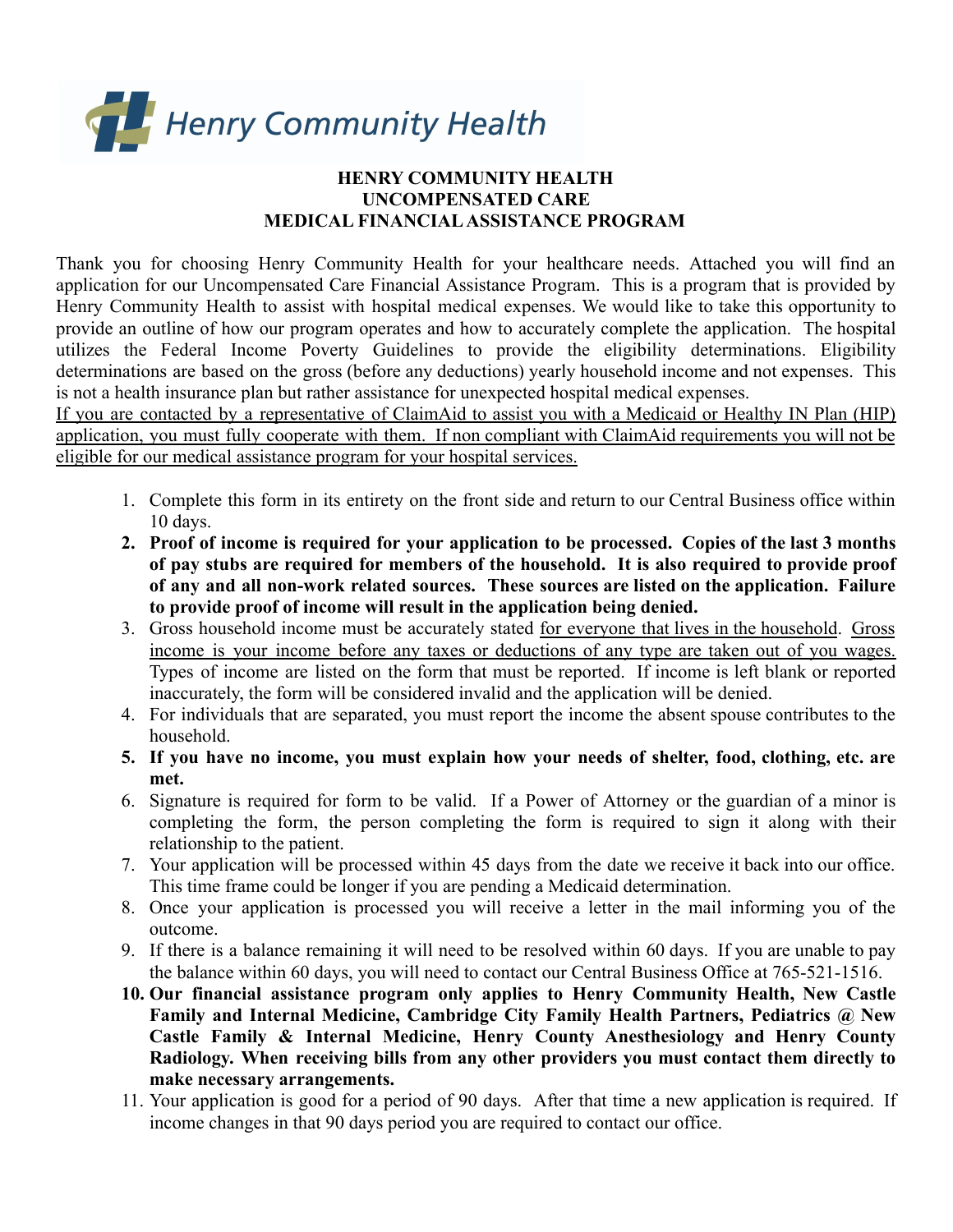## **HENRY COMMUNITY HEALTH MEDICAL FINANCIAL ASSISTANCE - UNCOMPENSATED CARE APPLICATION**

| Please call Patient Accounts at 521-1516 to assist you with any questions regarding this application.                                                                                                                                                                                                                                                                                                                                                                                                           |                                                                                                                                                                                                                                                 |  |
|-----------------------------------------------------------------------------------------------------------------------------------------------------------------------------------------------------------------------------------------------------------------------------------------------------------------------------------------------------------------------------------------------------------------------------------------------------------------------------------------------------------------|-------------------------------------------------------------------------------------------------------------------------------------------------------------------------------------------------------------------------------------------------|--|
|                                                                                                                                                                                                                                                                                                                                                                                                                                                                                                                 |                                                                                                                                                                                                                                                 |  |
|                                                                                                                                                                                                                                                                                                                                                                                                                                                                                                                 |                                                                                                                                                                                                                                                 |  |
|                                                                                                                                                                                                                                                                                                                                                                                                                                                                                                                 |                                                                                                                                                                                                                                                 |  |
| (Street)                                                                                                                                                                                                                                                                                                                                                                                                                                                                                                        | $\overline{(City)}$<br>(Zip)                                                                                                                                                                                                                    |  |
| Do you have insurance, any type of coverage, belong to a Christian Healthcare Sharing Program, or any other<br>healthcare cost-sharing program?<br>If yes, name of that coverage/program<br>It must be billed and finalized prior to your application being processed for assistance.                                                                                                                                                                                                                           |                                                                                                                                                                                                                                                 |  |
| Have you applied for Medicaid within the last 90 days?_____________________Marital Status_________                                                                                                                                                                                                                                                                                                                                                                                                              |                                                                                                                                                                                                                                                 |  |
| WHAT IS THE HOUSEHOLD'S GROSS INCOME PER MONTH? \$<br>Please use the lines below to list everyone living in your household and their individual income, if they have an income, to<br>determine household size. Gross income is your income prior to any taxes or any other item being deducted from your total<br>wages. Please fill out all requested information on each line used below.<br>** If separated, must include amount of income the absent spouse contributes to the household.\$_________<br>3. |                                                                                                                                                                                                                                                 |  |
| <b>INCOME TO REPORT</b>                                                                                                                                                                                                                                                                                                                                                                                                                                                                                         |                                                                                                                                                                                                                                                 |  |
| <b>Earnings from Work</b><br>Wages/salaries/tips<br>Strike benefits<br>Unemployment compensation<br>Workman's compensation<br>Net income from self-owned business or farm                                                                                                                                                                                                                                                                                                                                       | Pensions/Retirement/Social Security<br>Pensions<br>Retirement income<br>Social Security<br>Veteran payments<br><b>Supplemental Social Security</b>                                                                                              |  |
| <b>Welfare/Child Support Alimony</b><br>Public assistance payments<br>Welfare payments<br>Alimony payments<br>Child support payments                                                                                                                                                                                                                                                                                                                                                                            | Other Income<br>Earnings from second job<br>Disability benefits<br>Rental Income<br>Interest/Dividends - Cash in savings account(s)<br>Income from Estates/Trusts/Investments<br>Regular contributions from persons not living in the household |  |

I understand that the information, which I submit, is subject to verification by Henry Community Health, and subject to review by federal and*/*or state enforcement agencies and others as required. Under the penalty of perjury, I affirm that the above information is true and correct and I have reported all income. Signature also indicates my permission for the Hospital to contact Henry County Resources *(*Welfare Dept.) to verify date of Medicaid application and its current status. **Signature required below.**

**\_\_\_\_\_\_\_\_\_\_\_\_\_\_\_\_\_\_\_\_\_\_\_\_\_\_\_\_\_\_\_\_\_\_\_\_\_\_\_\_\_\_\_\_\_\_\_\_\_\_\_\_\_\_\_\_\_\_\_\_\_\_\_\_\_\_\_\_\_\_**